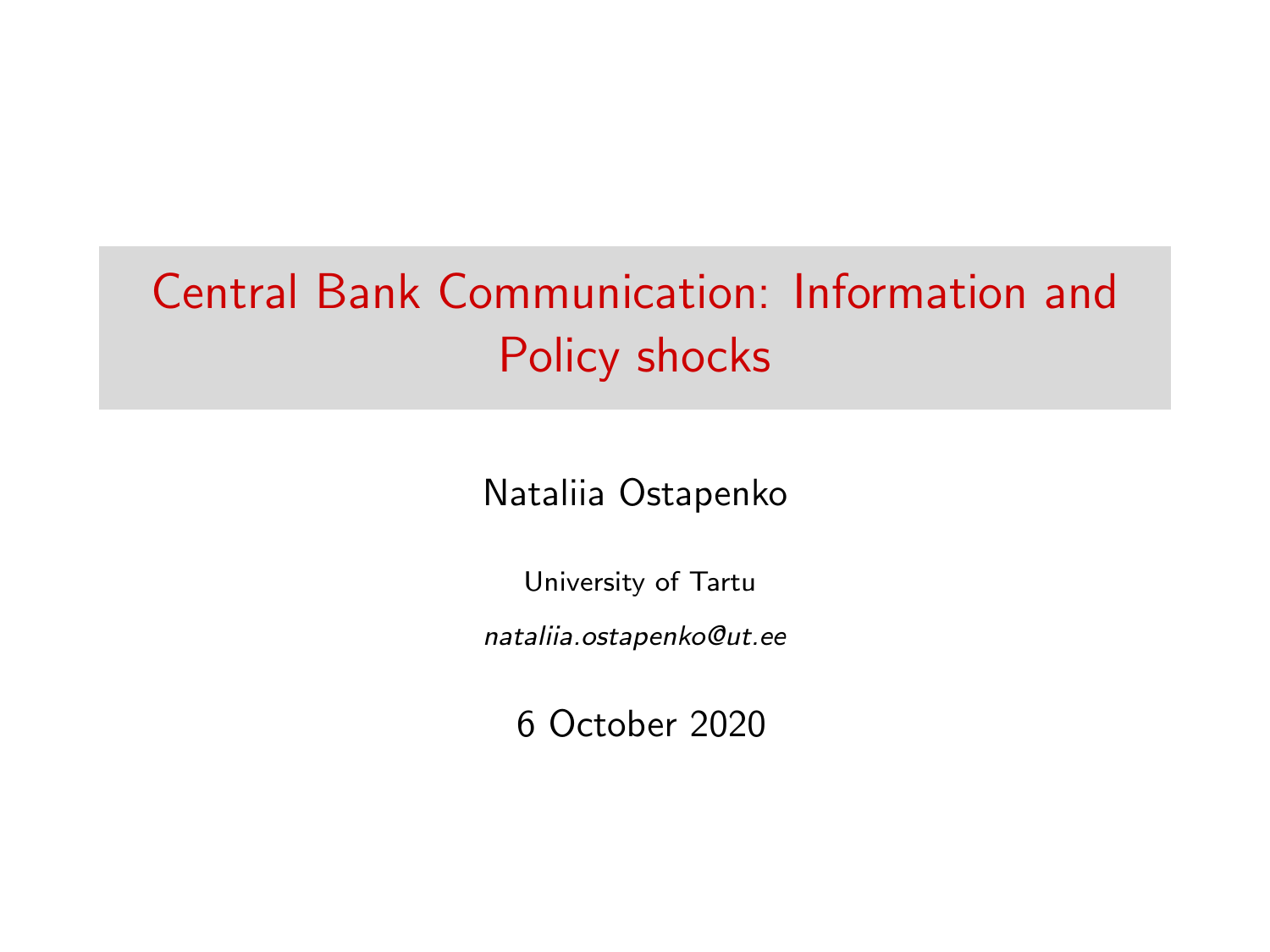<span id="page-1-0"></span>

| Methodology | Results | Conclusions |
|-------------|---------|-------------|
| $\bullet$   | 0000    |             |
|             |         |             |

### Motivation and Data

#### **Motivation**

- $\blacktriangleright$  How monetary policy affects the economy?
- $\blacktriangleright$  The study uses an alternative approach to decompose Fed statements into information and information free parts

#### Data

- $\blacktriangleright$  FOMC statements
- $\triangleright$  Changes in ffr futures in 30 min window around announcements
- $\blacktriangleright$  Main macroeconomics indicators
- $\triangleright$  Total timespan is 1994:M3-2016:M12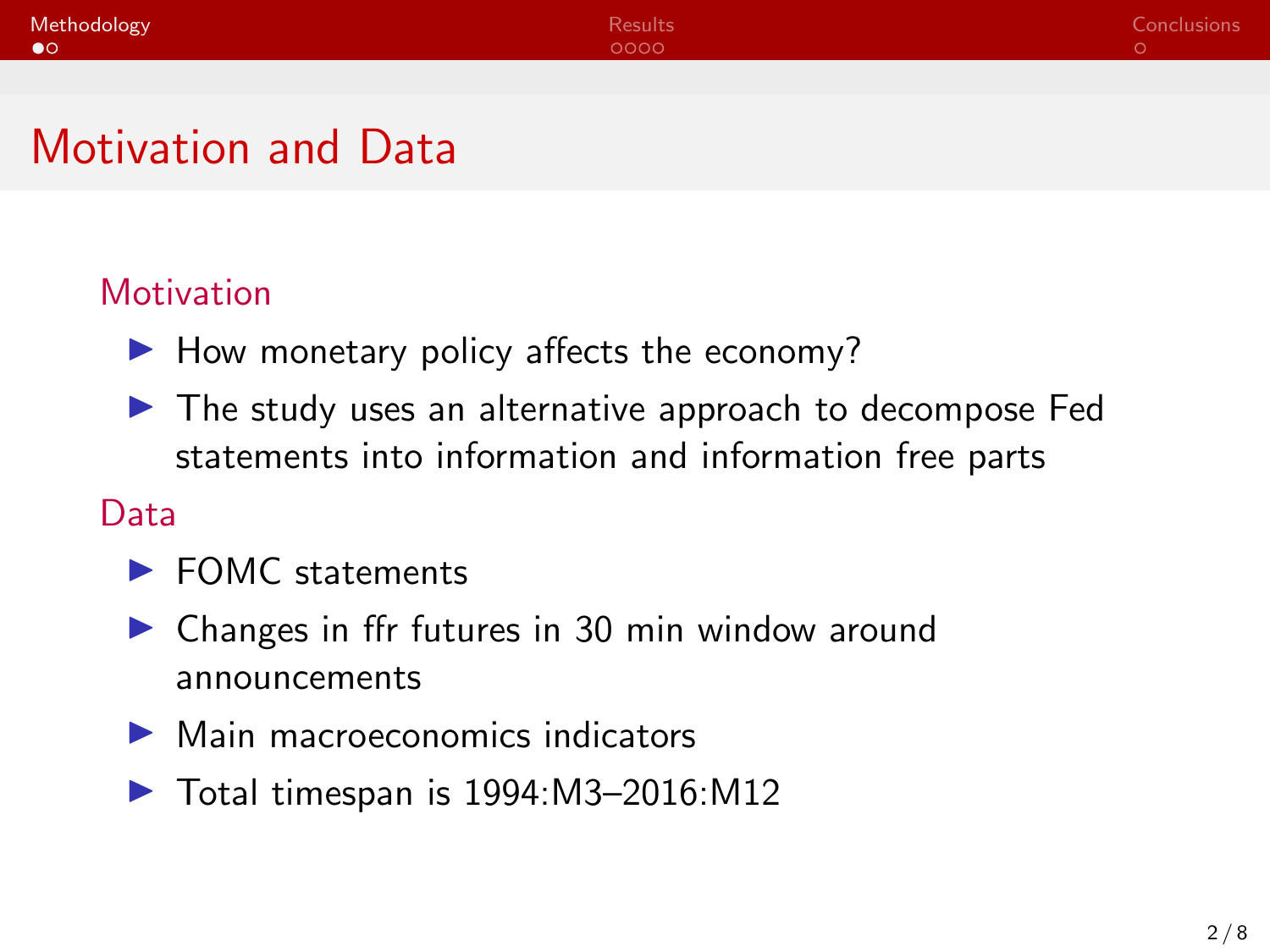| Methodology | <b>Results</b> | <b>Conclusions</b> |
|-------------|----------------|--------------------|
| L O●        | 0000           |                    |
|             |                |                    |

## Methodology

- ▶ To train Latent Dirichlet Allocation (LDA) model on business news section from 4 major US newspapers: The New York Times, The Washington post, The Los Angeles Times, Chicago Tribune
- $\blacktriangleright$  To employ pre-trained model on Fed statements data
- $\triangleright$  To decompose surprises in ffr futures into explained and non-explained parts:

$$
ffr_-hf_t = \beta_0 + \sum_{i=1}^K \beta_i info_t^i + \epsilon_t \qquad (1)
$$

where the dependent variable is a policy shocks,  $\textit{Info}^i_t$  is the information contained in FOMC announcements,  $\epsilon_t$  is an information free part of ffr hf surprises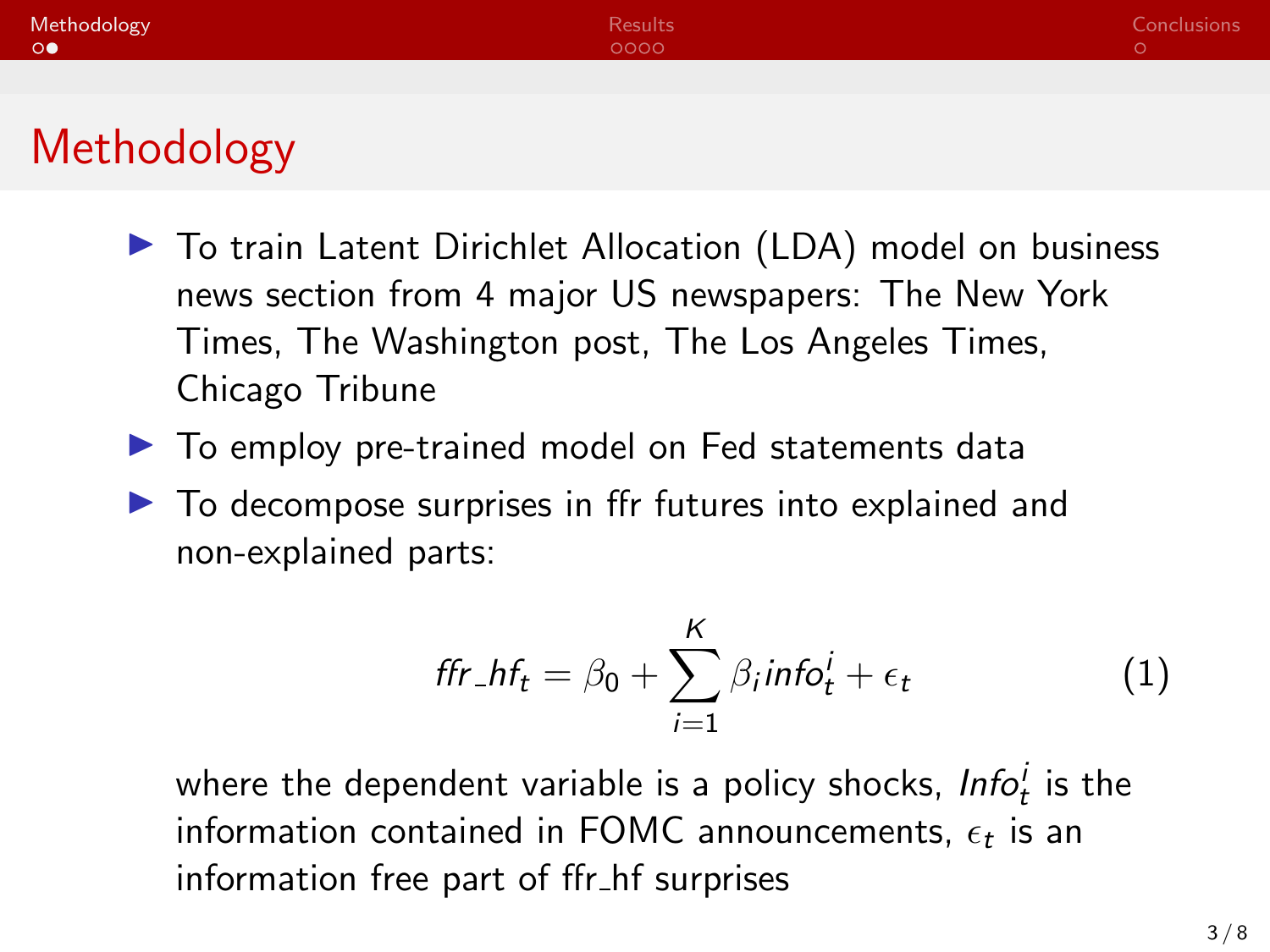<span id="page-3-0"></span>

| Methodology | Results       | Conclusions |
|-------------|---------------|-------------|
| <b>00</b>   | $\bullet$ 000 |             |

#### Topic proportions of Fed statements by each sentence

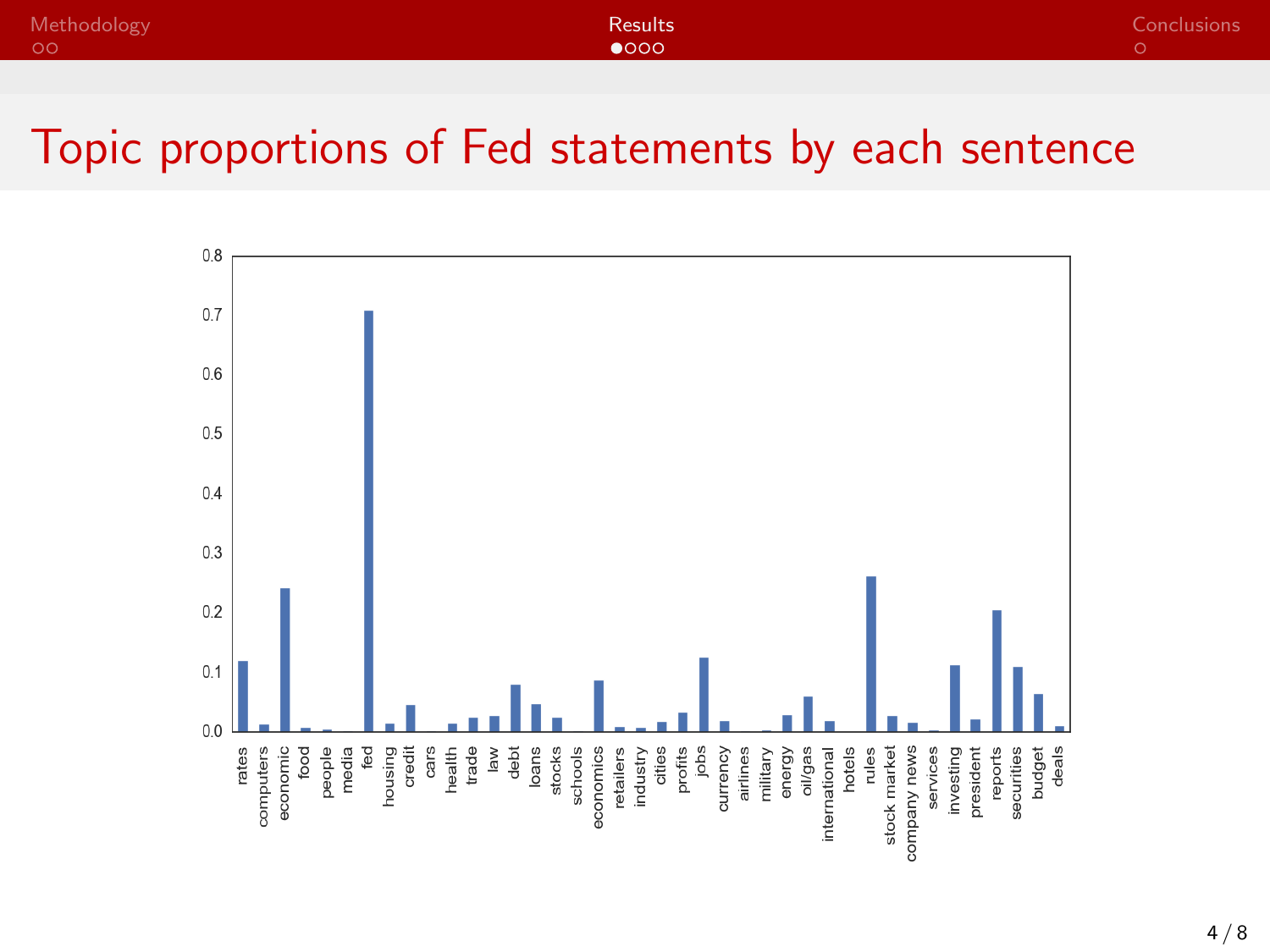| Methodology | <b>Results</b> | Conclusions |
|-------------|----------------|-------------|
| - 00        | 0000           |             |

### Topic frequencies in Fed statements over time

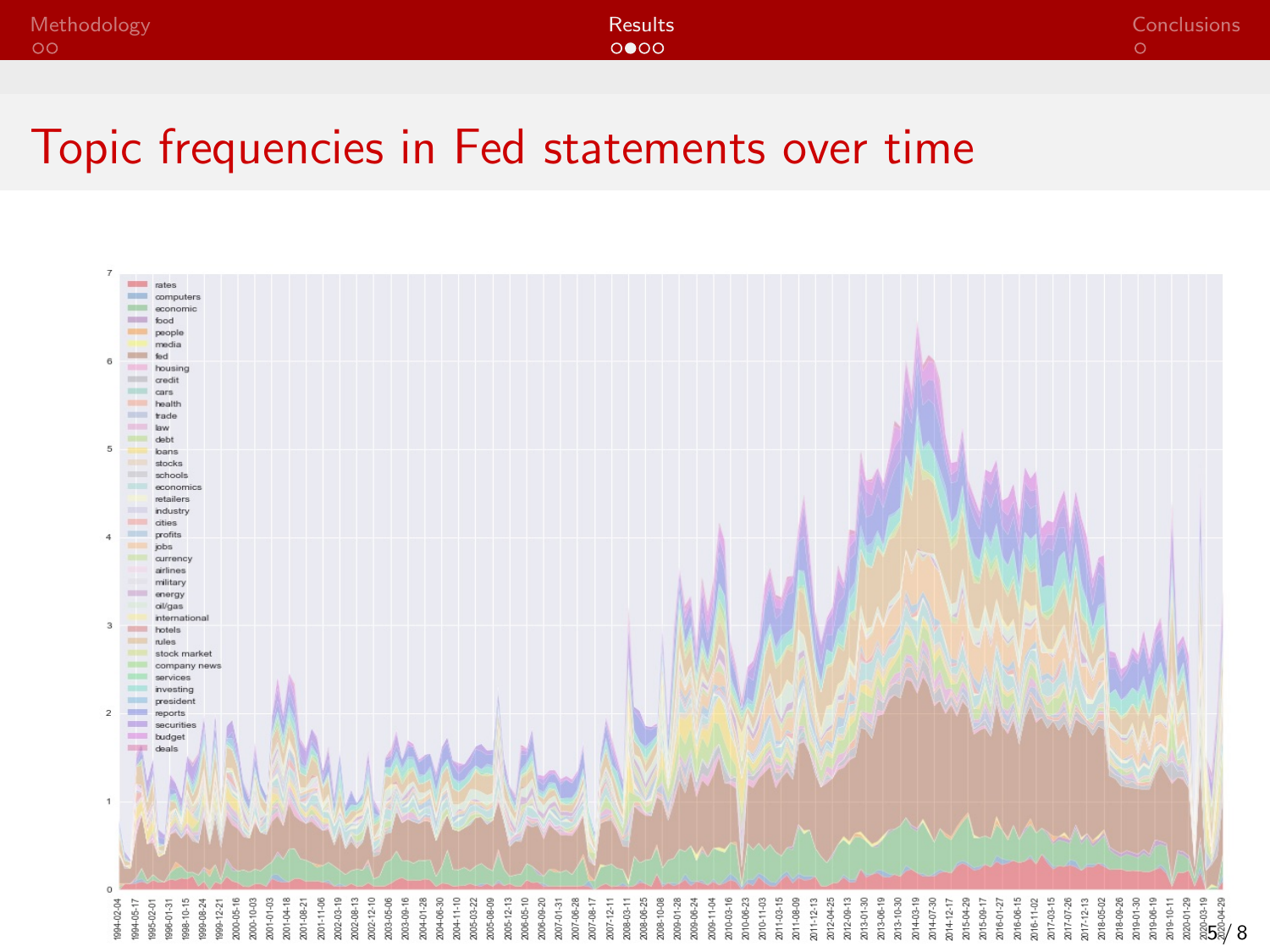| Methodology | <b>Results</b>     | Conclusions |
|-------------|--------------------|-------------|
| $\circ$     | LOOOO <sup>*</sup> |             |

### Bayesian LASSO for topic selection

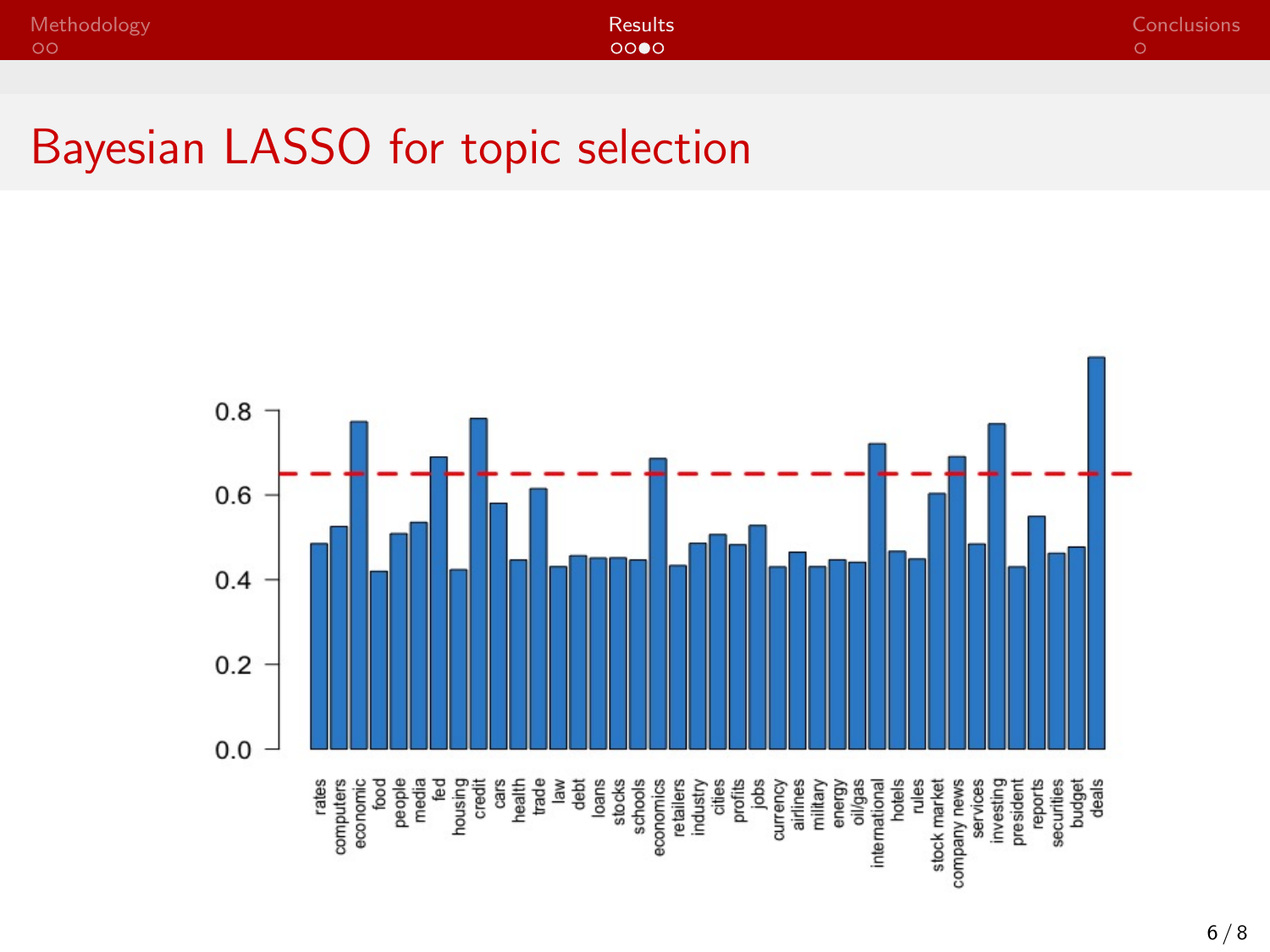| Methodology | <b>Results</b> | Conclusions <sup>1</sup> |
|-------------|----------------|--------------------------|
| OO          | 0000           |                          |

### Decomposed information and policy shocks